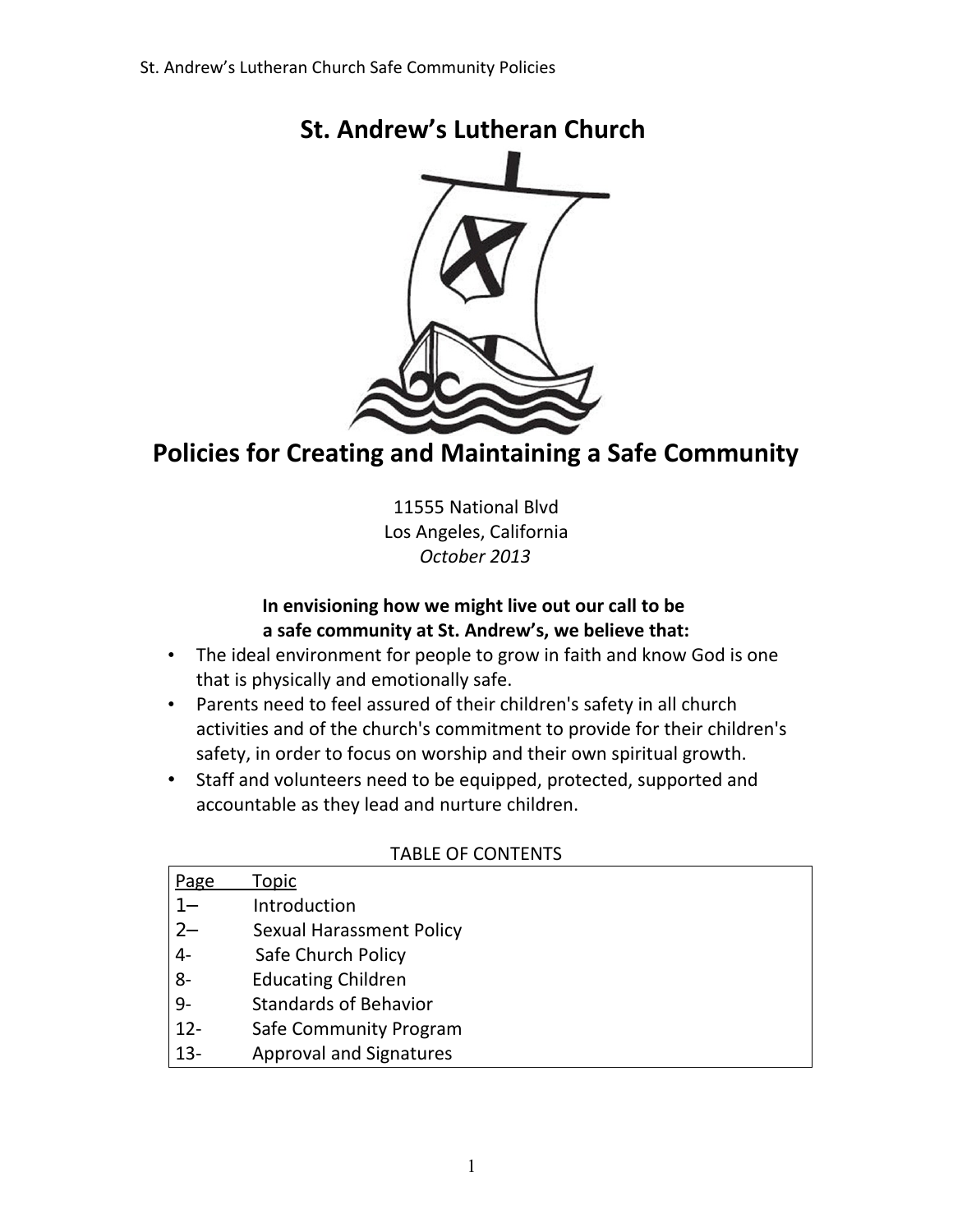# **SEXUAL HARASSMENT POLICY**

It is the policy of St. Andrew's Lutheran Church that sexual harassment and misconduct will not be tolerated. Any complaint of sexual harassment and misconduct will be dealt with quickly and confidentially. Our Policy applies to clergy, lay employees and volunteers. The intent of this Policy statement is to make certain that responses to any allegation of sexual harassment and misconduct be just and compassionate for all involved, and that all parties be heard.

## **Definition of Sexual Harassment and Misconduct**

Sexual harassment and misconduct refers to behavior which is not welcome to the recipient and that is personally offensive. There are many forms of offensive behavior including, but is not limited to:

- Unwelcome sexual advances, leering, whistling, or sexual gestures
- Deliberate assaults or molestation
- Questions or comments about sexual behavior
- Gender based harassment
- Undesired physical contact
- Inappropriate comments about clothing or physical appearance
- Persistent sexually-oriented humor or language
- Continued or repeated jokes, language, epithets or remarks of a sexual nature
- Causing another person to engage in a sexual act by threatening that other person, placing that other person in fear or asserting undue influence over that other person
- Providing or displaying pornographic media to a person below the age permitted by law
- Any attempt to engage in or perform any of the above
- Any additional activity that is covered either by Federal or State laws

### **Reporting**

Any person who believes that they have experienced or witnessed sexual harassment or misconduct, or have had a sexual harassment or misconduct issue reported to them should report it immediately to:

- The President of the Congregation's Council or his/her designated representative; or
- The senior pastor of this Congregation, or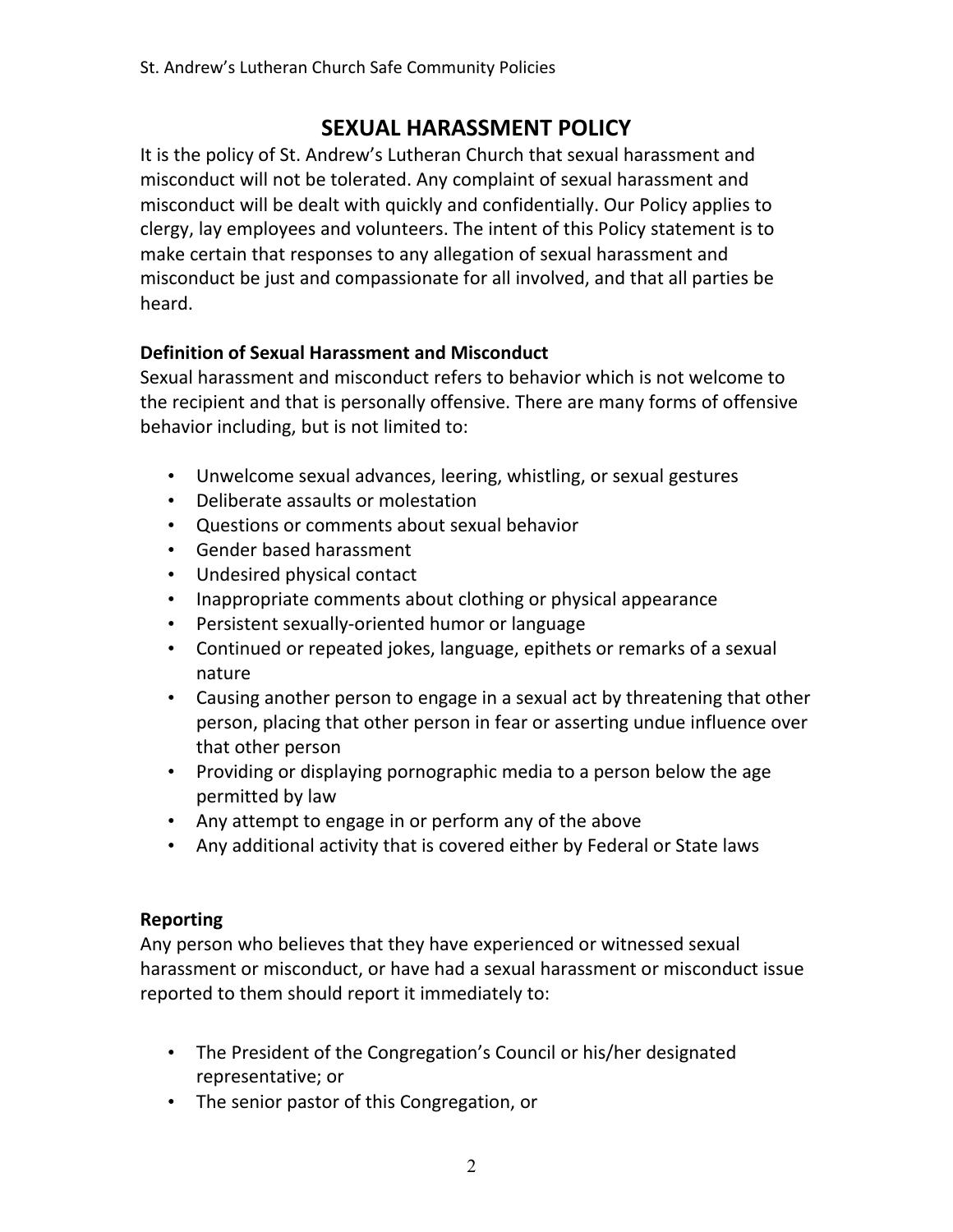• Reports involving a rostered member of the ordained clergy or rostered lay person at St. Andrew's Lutheran Church, shall also be promptly reported to the Bishop of the local Synod.

If required by law, ordinance or similar regulations, a designated member of the Congregation shall immediately report this incident to the proper authorities.

### **Investigation**

- Each incident that is reported will be promptly investigated with confidentiality, care and concern for all involved by the Congregation Council or designated committee.
- Investigation will include interviews with all concerned.
- Investigation will include review of all relevant documentation.
- The investigation will be conducted in such a way as to maintain confidentiality to the extent practicable under the circumstances. Should an individual's words or conduct be determined to constitute misconduct or harassment, recommendations for action will be developed and appropriate action will be taken. The action taken will depend on the severity of the situation.
- The Congregation Council will be sensitive to the needs of all involved and shall provide any support necessary including counseling during the investigation and response.

### **Response**

- The Congregation Council or designated committee will review all information obtained during the investigation, and when deemed necessary, will seek legal counsel to assist in the investigation and resolution.
- The Council, or committee, upon reaching a course of action, will meet separately with the person filing the complaint and then with the accused to communicate the results and resolution.
- The Council may recommend a course of action that may include counseling, education, or disciplinary action.
- If a complaint is not substantiated, all parties will be informed.
- St. Andrew's Lutheran Church will not engage in or tolerate retaliation against any clergy person, lay employee, or volunteer for making a good faith claim of misconduct or harassment or providing information relating to such complaints during an investigation.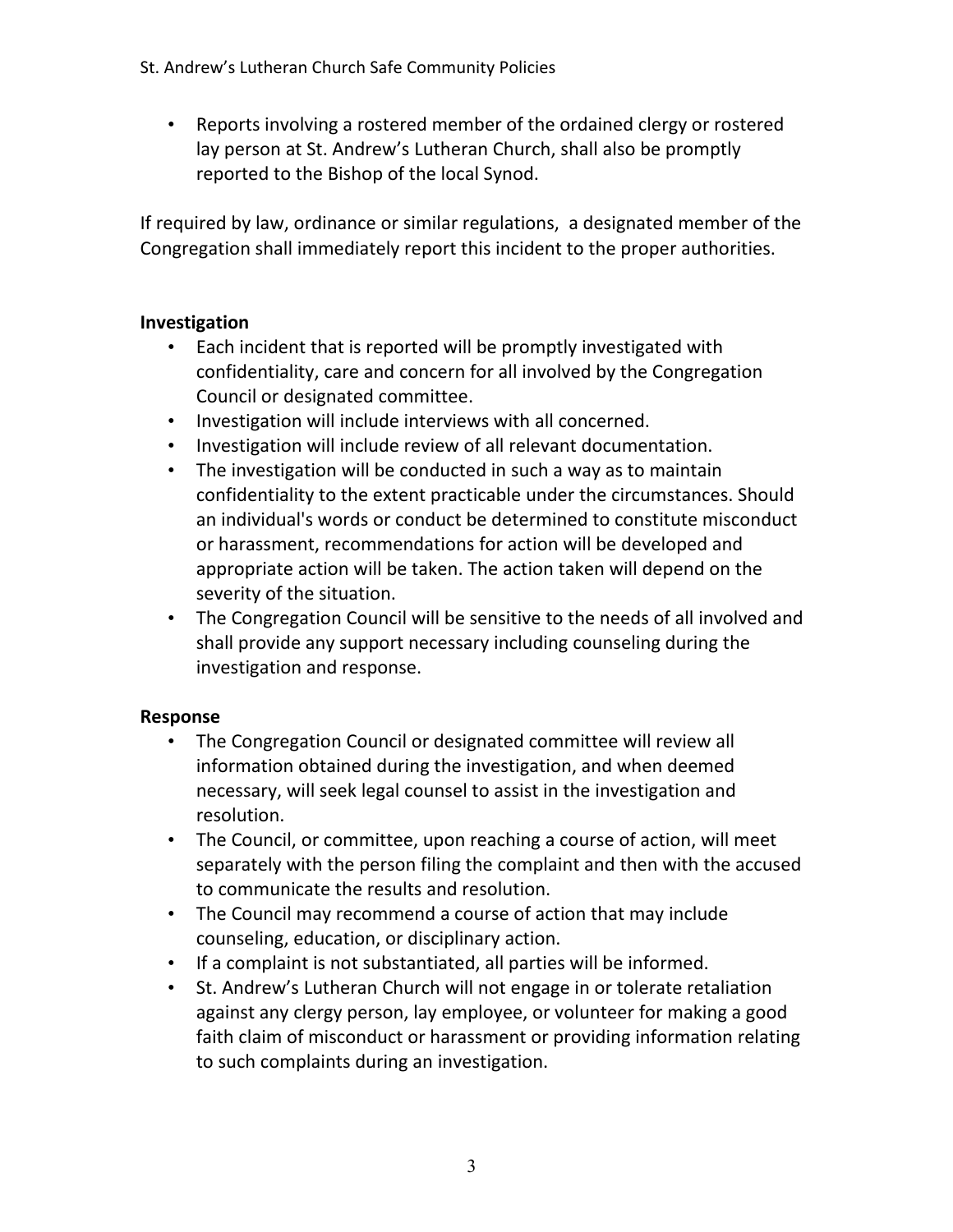#### **Communication of Policy**

This Policy shall be given to and reviewed with the Congregation's clergy and employees to ensure their understanding and support of this Policy. This review shall take place on a regular basis. Their signature below indicates that the individual employee has reviewed, understands and supports this policy statement.

In addition, the Congregation shall periodically publicize this Policy to all its members and volunteers through church bulletins and other appropriate forms of communication.

# **SAFE CHURCH POLICY**

It is the policy of St. Andrew's Lutheran Church to provide the safest possible ministry environment for children and youth; accordingly, we will maintain approved policies and procedures designed to prevent abuse, while providing a high level of care for our staff and ministry volunteers.

It is not intended that the policy impose rigid law; rather, the policy must be interpreted and applied compassionately in accordance with the theological and Biblical principles of the Gospel. Any actions or decisions by the Church in connection with the policy are to be carried out within the constitutional rights of St. Andrew's and ELCA.

The purpose of the Safe Community Policy and Procedures is to minimize the risk of child abuse at St. Andrew's, and to honor our commitment to helping people discover their God-given gifts and apply them in God's service. It is designed not only to protect families, but also to provide volunteers and staff with resources to encourage a safe community. The secondary purpose is to protect St. Andrew's from financial losses should an incident occur.

The Safe Community Program Policy applies to: 1) All paid staff; and 2) All volunteers who work with children or youth under the age of 18. Individuals under the age of 18 who work with children or youth will also receive information and basic training, including an introduction to standards of behavior.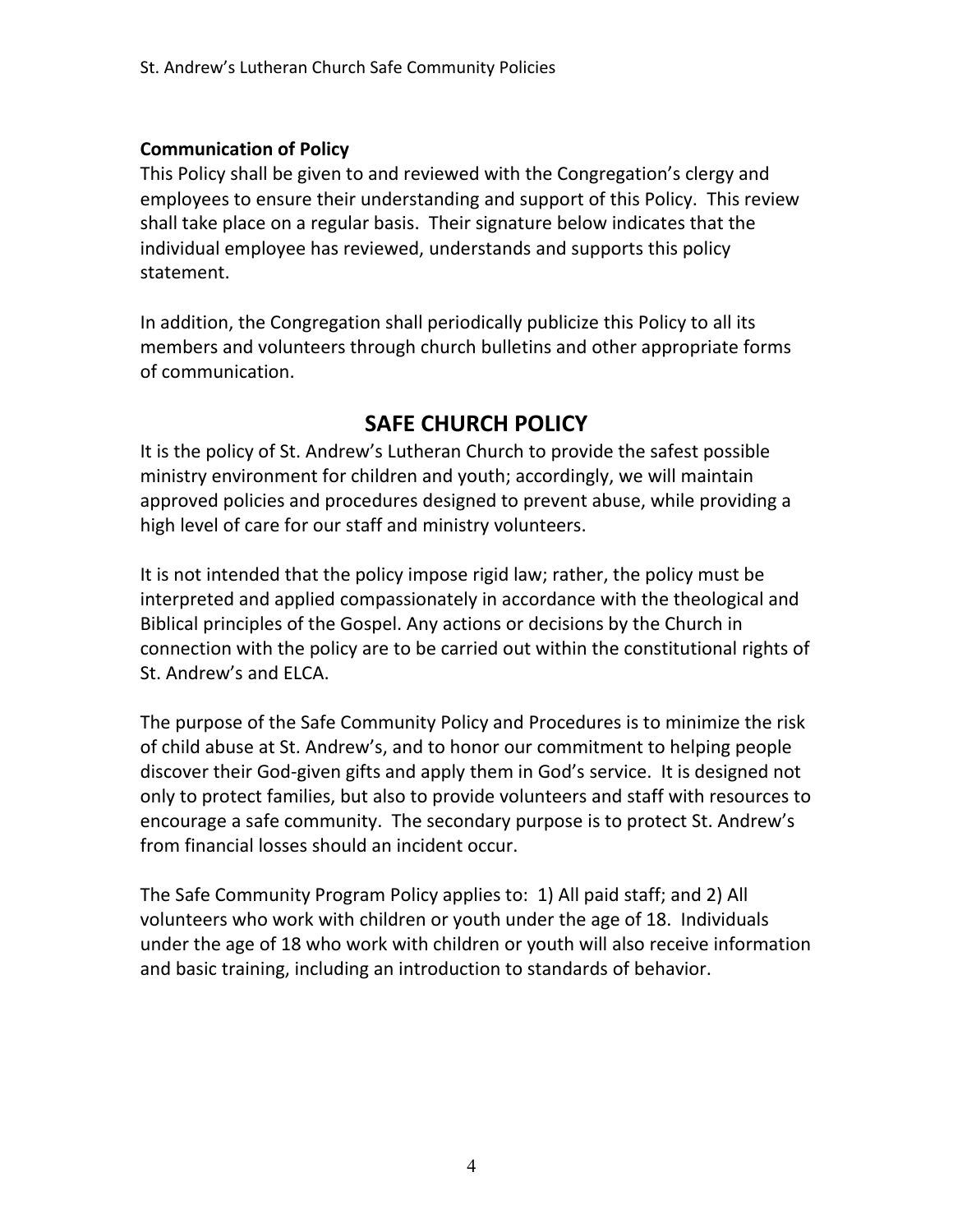The policy includes a plan for:

- 1. Worker Selection and Screening Procedures
- 2. Worker Training and Standards of Behavior
- 3. Areas of Responsibility
- 4. Record Keeping/Confidentiality
- 5. Understanding and Reporting Suspected Abuse

## **Worker Selection**

Everyone covered by this policy will be properly selected, screened, trained and supervised. Anyone with a background record of criminal sexual or physical abuse will not be accepted or retained as a paid staff person or as a volunteer.

## **Screening Procedures**

Primary Screening Procedures are established for workers who, in the normal course of their duties, are expected to be alone for any period of time with one or more children, or work in a supervisory capacity on our church grounds and offsite church related activities. This includes, but is not limited to, all paid staff, Pastors, administrative assistants, Youth Director, Sunday School and confirmation leaders and teachers, nursery staff, volunteers, and choir directors.

When selecting child/youth workers, we cannot guarantee that an individual will be an effective and safe youth leader, but the selection process helps us gather information to make an informed decision. Therefore, we ask that:

- Ideally, volunteers will be actively involved in the congregation for six months before applying for a position in which they are expected to be alone for any period of time with one or more children.
- Potential child and youth workers provide two references that are acquainted with the applicant's past work with children and youth.
- The direct supervisor of the program area in which the applicant has interest may conduct an interview with the potential worker.
- Volunteers and staff, age 18 and over, participating in St. Andrews' child or youth ministries shall be checked through the appropriate Department of Justice agency for convictions for sexual or physical abuse, felony drug convictions, and felony convictions for violent crimes.

No one will be accepted for youth involvement who has had a criminal sexual or physical abuse violation or conviction.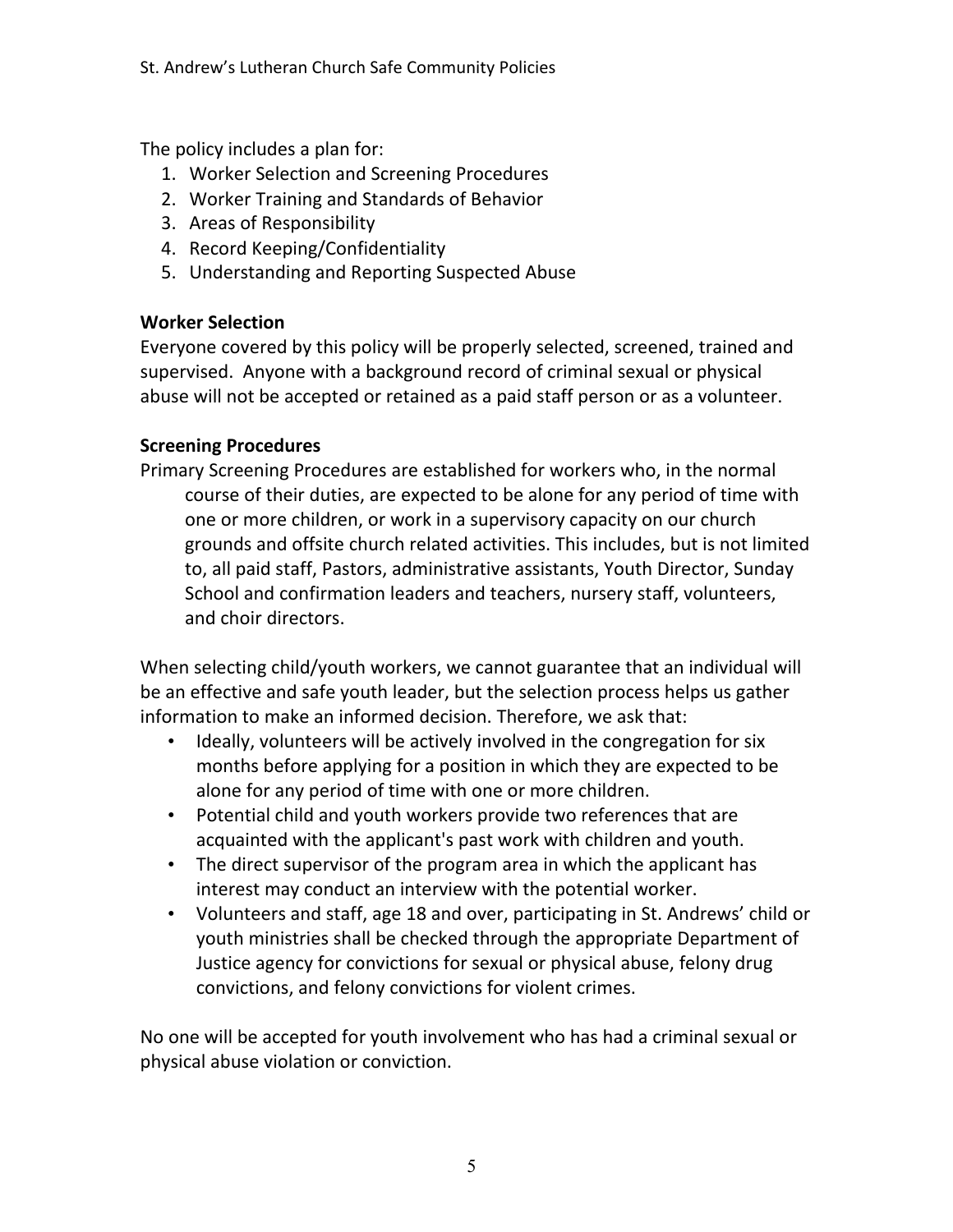- Paid employees and volunteers working with children who were hired prior to October 15, 2013, will complete a Personal Information and Background Investigation Consent Form and will undergo a background check through the service of our choice.
- Paid employees and volunteers working with children who were hired after October 15, 2013, are screened through the application process, including pre-hire interviews, reference checks, the Background Investigation Consent Form, and a background check through the service of our choice. Additionally this may include both a National Criminal File and a County Courthouse Search or a search through the Megan's Law Website.
- Exceptions may be granted by the ministry supervisor if he or she has prior knowledge of the prospective volunteer. Volunteers with assisting roles in children's programming may also be subject to the above screening procedures.

Paid staff and volunteers may not be alone with one or more children at St. Andrew's or in a St. Andrew's sponsored program until he or she has been cleared through the above screening procedures.

These workers should be regular attendees in the congregation for six months prior to working in the program.

### **Training**

All paid staff and volunteers working directly with children will receive training, as follows:

- 1. Why St. Andrew's has adopted a Safe Community Program
- 2. A description of St. Andrews' Safe Community Policy
- 3. An explanation of the Standards of Behavior for persons who work with children and youth
- 4. Basic information about child abuse and neglect to understand the issues and be alert to signs of abuse in the children and youth with whom they work, along with the reporting procedures for suspected abuse

Initial training will occur within six months of program implementation and at least every two years thereafter.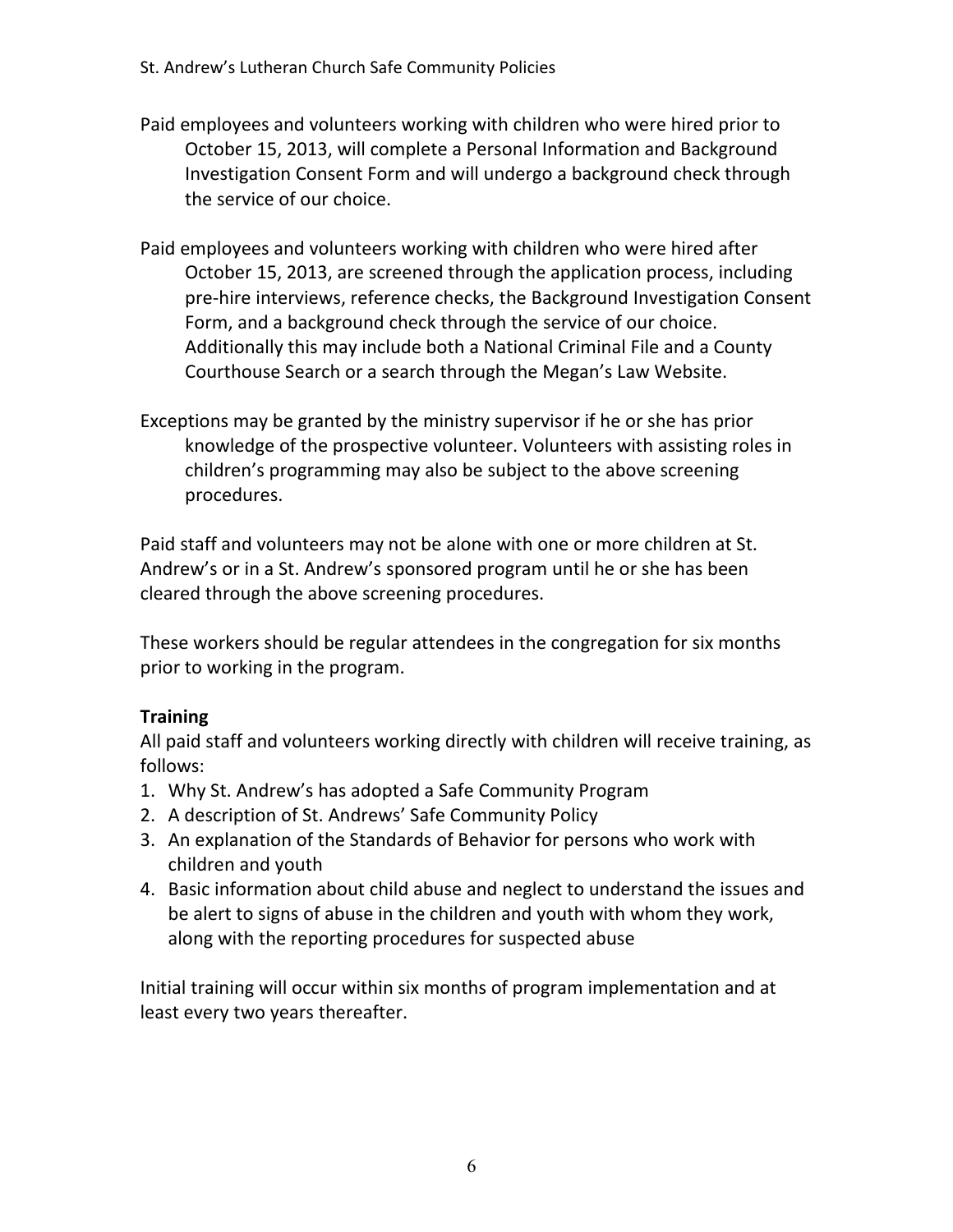### **Areas of Responsibility**

The Safe Community Program is under the direction of the pastors, with certain responsibilities delegated to ministry supervisors and office staff, as follows:

- 1. Each ministry supervisor of program areas covered by the Safe Community Policy will collect and compile the materials to be kept on file and give them to the associate pastor for filing. This includes the Background Investigation Consent Forms and interviews, where applicable.
- 2. Background screening is done by one of the pastors or designee. Screening results are reviewed by a pastor and one designee, preferably the ministry steward, and subsequently maintained in files confidentially.
- 3. Training is conducted by a pastor or a designee.
- 4. Each volunteer or staff member covered by the program is expected to be a role model for youth, and to adhere to the specific guidelines for his/her position.

### **Record Keeping/Confidentiality**

The following materials will be kept on file for all persons covered by the Safe Community Policy:

- 1. Background Investigation Consent Form
- 2. Interview Records, if applicable
- 3. Proof of Background Investigation with notation of results
- 4. Training Records

All records will be kept in a locked file in the Pastor's Office. They will be available only to ministry supervisors *on a need-to-know basis*, as approved by the Pastor.

At a worker's request, St. Andrew's Lutheran Church will allow him/her to review his/her confidential record at the church, but in no event shall the church allow the applicant to retain and/or copy his/her transcript.

Results of background screenings are confidential and, therefore, cannot be shared among agencies.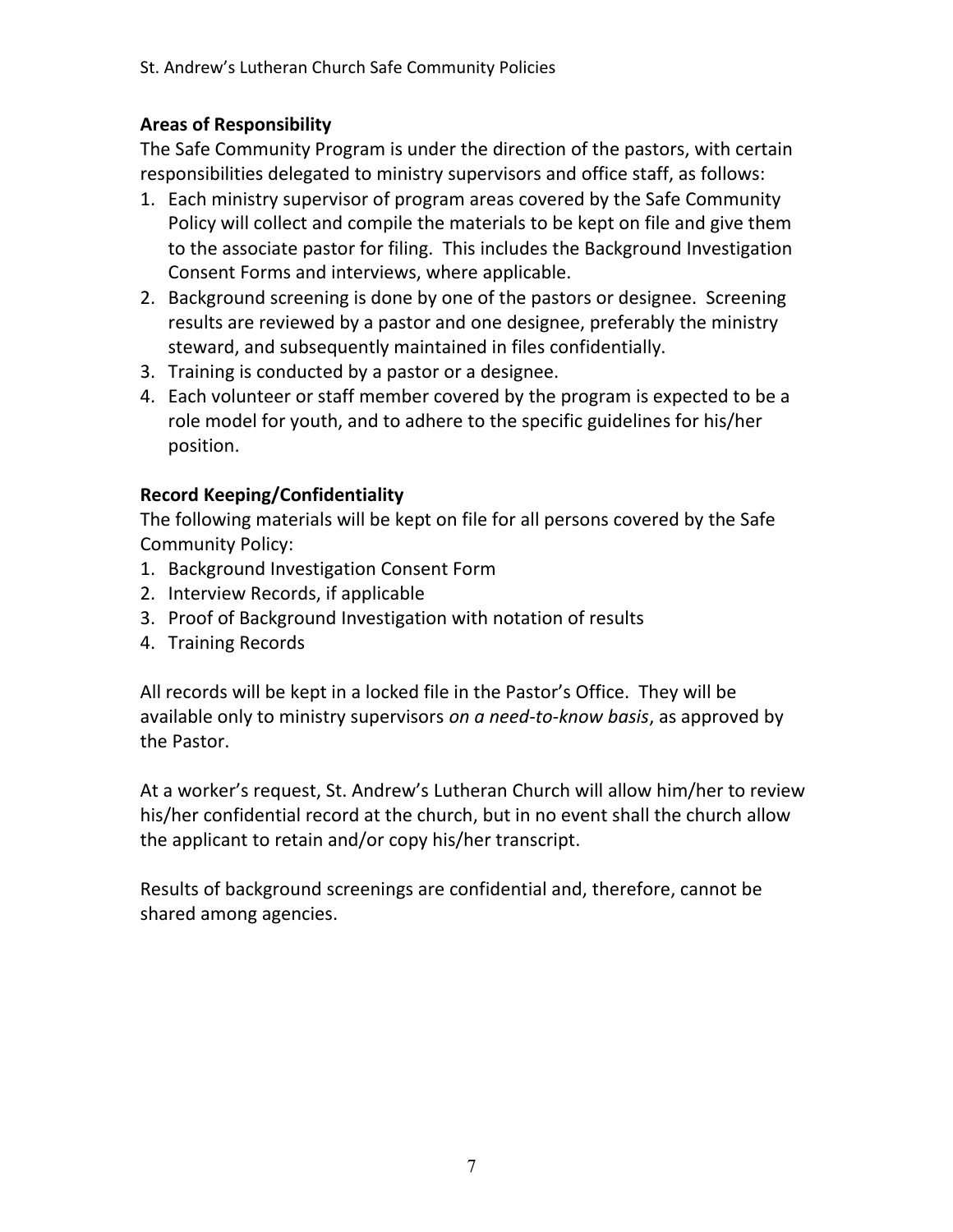# **EDUCATING CHILDREN**

The Child's Bill of Rights and the Three Rs of Youth Protection are borrowed from the Boy Scouts of America's abuse prevention materials "How to protect your children from child abuse: A parent's guide" outlines some specific strategies your child can use to protect themselves. Parents at St. Andrew's are encouraged to discuss these and the "three Rs" of Youth Protection with your child.

## **Child's Bill of Rights**

When feeling threatened, you have the right to:

- Trust your instincts or feelings.
- Expect privacy.
- Say no to unwanted touching or affection.
- Say no to an adult's inappropriate demands and requests.
- Withhold information that could jeopardize your safety.
- Refuse gifts.
- Be rude or unhelpful if the situation warrants.
- Run, scream, and make a scene.
- Physically fight off unwanted advances.
- Ask for help.

### **"Three R's" of Youth Protection**

- + **Recognize** that anyone could be a child molester and be aware of situations that could lead to abuse.
- + **Resist** advances made by child molesters to avoid being abused.

+ **Report** any molestation or attempted molestation to parents or other trusted adults.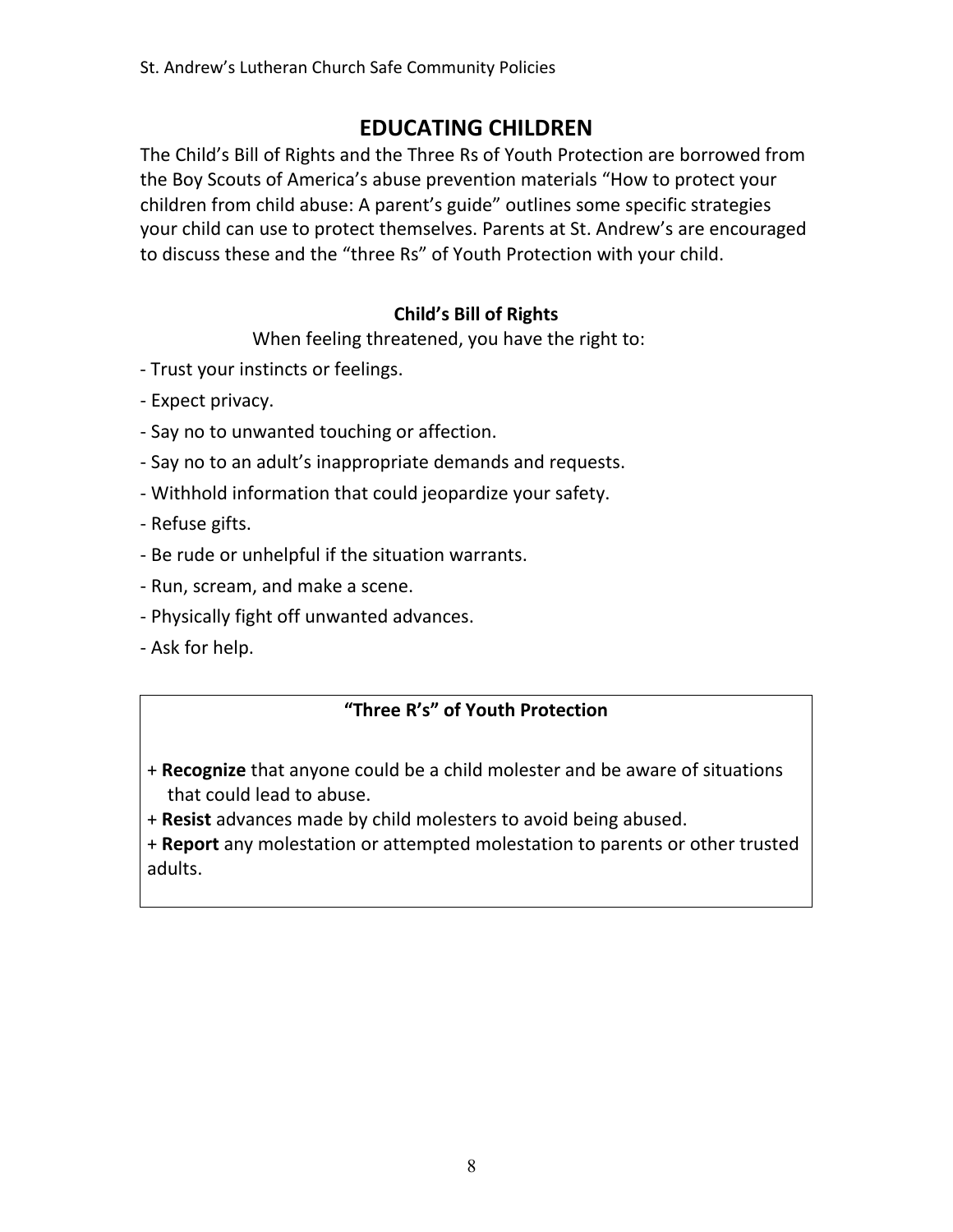# **STANDARDS OF BEHAVIOR**

These Standards of Behavior for St. Andrew's Lutheran Church are designed to protect children, youth, families, workers and the church. Everyone covered in the Safe Community Program is expected to understand and abide by them.

## **1.** *Two-Adult Rule*

The two-adult rule is preferred and encouraged when working with children and youth. In circumstances where this is not possible, only individuals on the Primary Screening Roster, who have been screened and trained, can ever be alone with one or more children or youth.

Approved volunteers or paid staff may oversee small groups of youth or children. During Sunday School, Confirmation, mid-week programs, VBS, etc., an approved adult present in a supervisory role, making unscheduled visits into class and meeting rooms, serves as a second adult.

Planned individual contact outside the church building shall occur only in public places and with the prior consent of the minor and parent or guardian.

Exceptions to the two-adult rule (i.e. one adult alone with one or more children) are acceptable if: a) the adult worker has been approved on the primary screening roster; b) a trust relationship has been established between the adult, the child, the child's family, and the pastor; c) the ministry supports the activity, and d) there is consent among all individuals.

# **2.** *Positive Discipline*

Discipline used in church activities should be positive, respectful, and caring. Physical punishment and emotional abuse are not permitted. Volunteers and staff should be alert to the physical and emotional health of the children and youth with whom they work.

# **3.** *Open Door Policy*

Staff and volunteers should work with youth in reasonably open places where others are welcome to enter -- not behind closed or locked doors. Parents and guardians are welcome to attend classes, rehearsals, practices, programs, meetings, and events.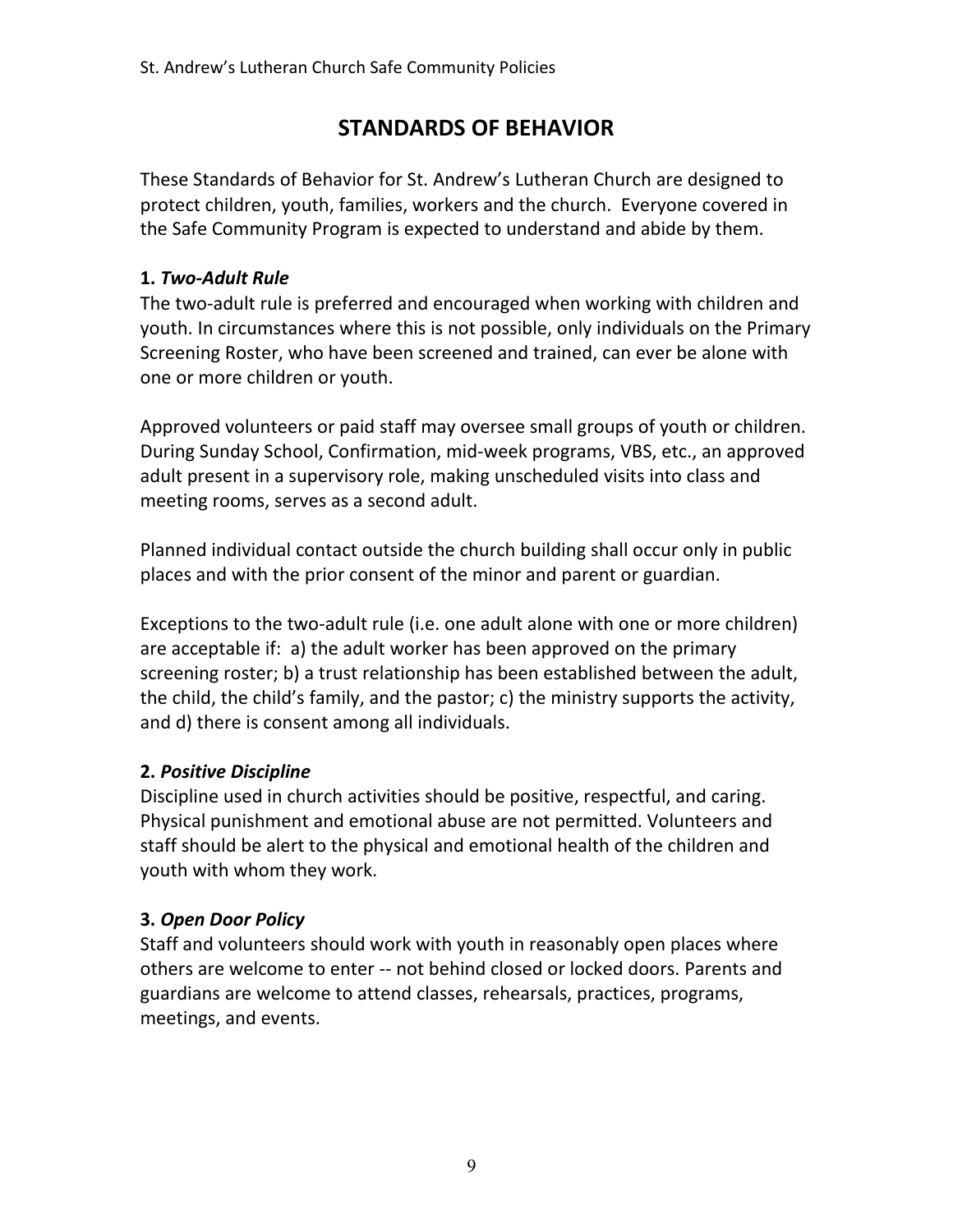# **4.** *Guidance/Mentoring*

Guidance and mentoring should be as confidential as possible without sacrificing the approved Standards of Behavior. Parental permission is encouraged unless there are extenuating circumstances that compromise the child's wellbeing. The two-adult rule is preferred; however, exceptions that meet the criteria listed in No. 1. (above) are permitted.

## **5.** *Transportation*

- The parents shall assume primary responsibility for transporting their children and youth to and from activities.
- St. Andrew's will require compliance with the California State driving laws at all times.
- At no time may a driver who is under 18 years of age be permitted to drive other minors to/from St. Andrew's sponsored events.
- Anyone driving children or youth for church-sponsored events must provide a copy of their drivers' license, registration and insurance cards, and update them any time there is a change. These will be kept in a confidential file. It is preferred that another adult, in addition to the driver, be present in the vehicle.
- Drivers are on the Primary Screen Roster, and will be screened and trained accordingly in the Safe Community Program Policies and Procedures. They are expected to abide by the full Standards of Behavior.
- Safety of the child is always the paramount consideration.

# **6.** *Respect of Privacy*

Adult leaders and staff need to respect the privacy of minors and intrude only insofar as health and safety require. Situations requiring privacy include using rest rooms, changing clothes, and taking showers. Adults need to protect their own privacy in similar situations.

# **7.** *Overnight Accommodations*

A minimum of two adult leaders should be present at any overnight activity. If youth participants include males and females, the adult leaders will be males and females.

When minors and adults must share a tent, bedroom, or hotel room for the sake of safety and/or cost-efficiency, parents will be informed ahead of time. An adult should not occupy the same bed as a minor.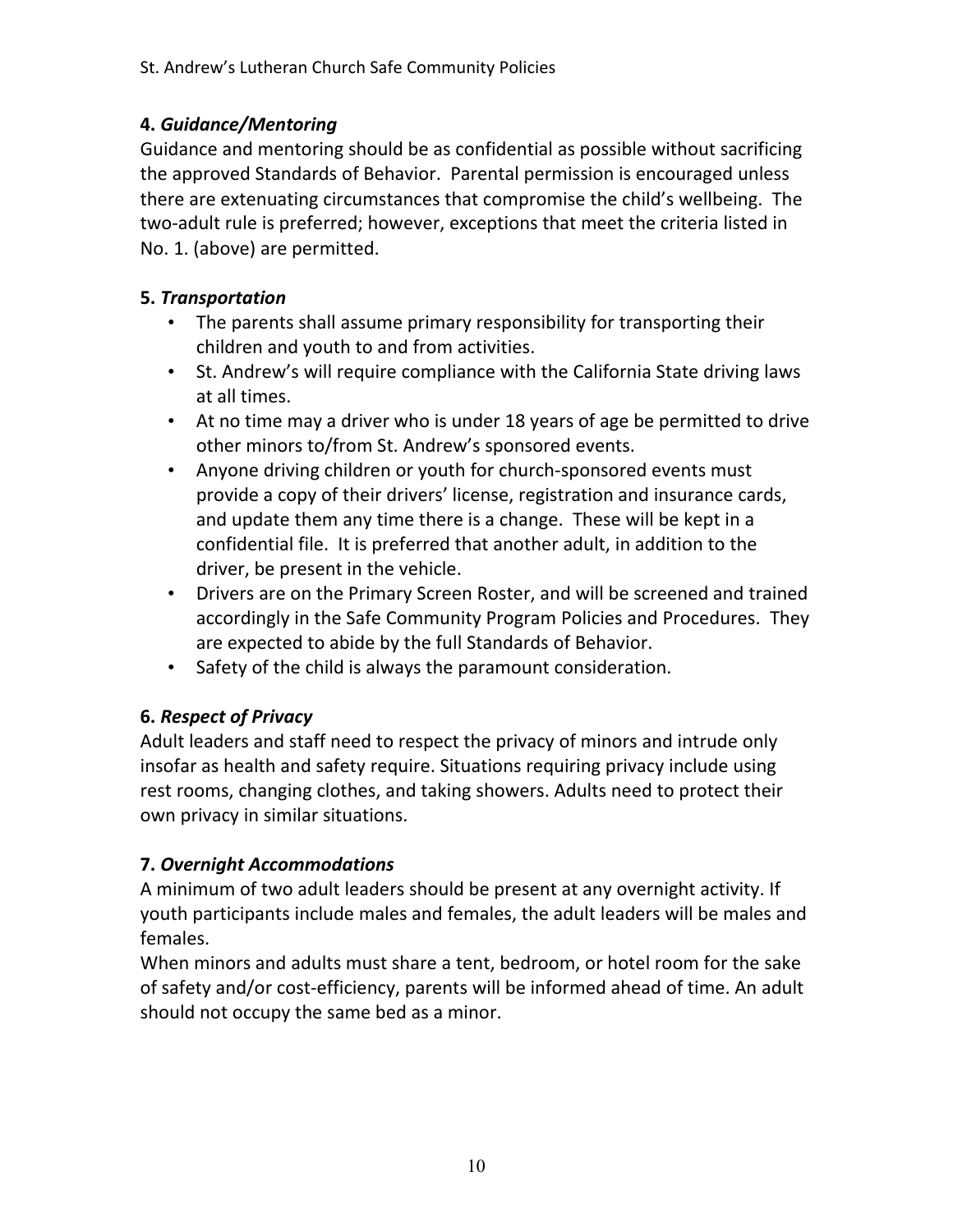## **8.** *Housing*

When private homes are used for overnight events, the program staff member will make final approval of all adults involved as hosts, hostesses, and chaperones. At least two youth will be assigned to each home.

# **9.** *Sexual/Physical Activity/Abuse*

No sexual activity is permitted between adults and minors or between minors and minors. Sexual comments or jokes, the showing of sexual material, the exposure of sexual parts of the minor's body and/or the adult's body or other sexual behaviors is forbidden. The following acts or behaviors are specifically prohibited:

- Infliction of physically abusive behavior or bodily injury to a minor.
- Physical neglect of a minor, including failure to provide adequate supervision in relation to the activities of St. Andrew's Lutheran Church.
- Mental or emotional injury to a minor.

## **10.** *Tobacco and Alcohol*

While supervising children and youth on behalf of St. Andrew's Lutheran Church, adult leaders and staff shall refrain from the use of tobacco and alcohol.

### **11.** *Substance Abuse and Firearms*

The use or possession of illegal substances, the misuse of legal substances and the use of firearms while supervising children on behalf of St. Andrew's is strictly prohibited.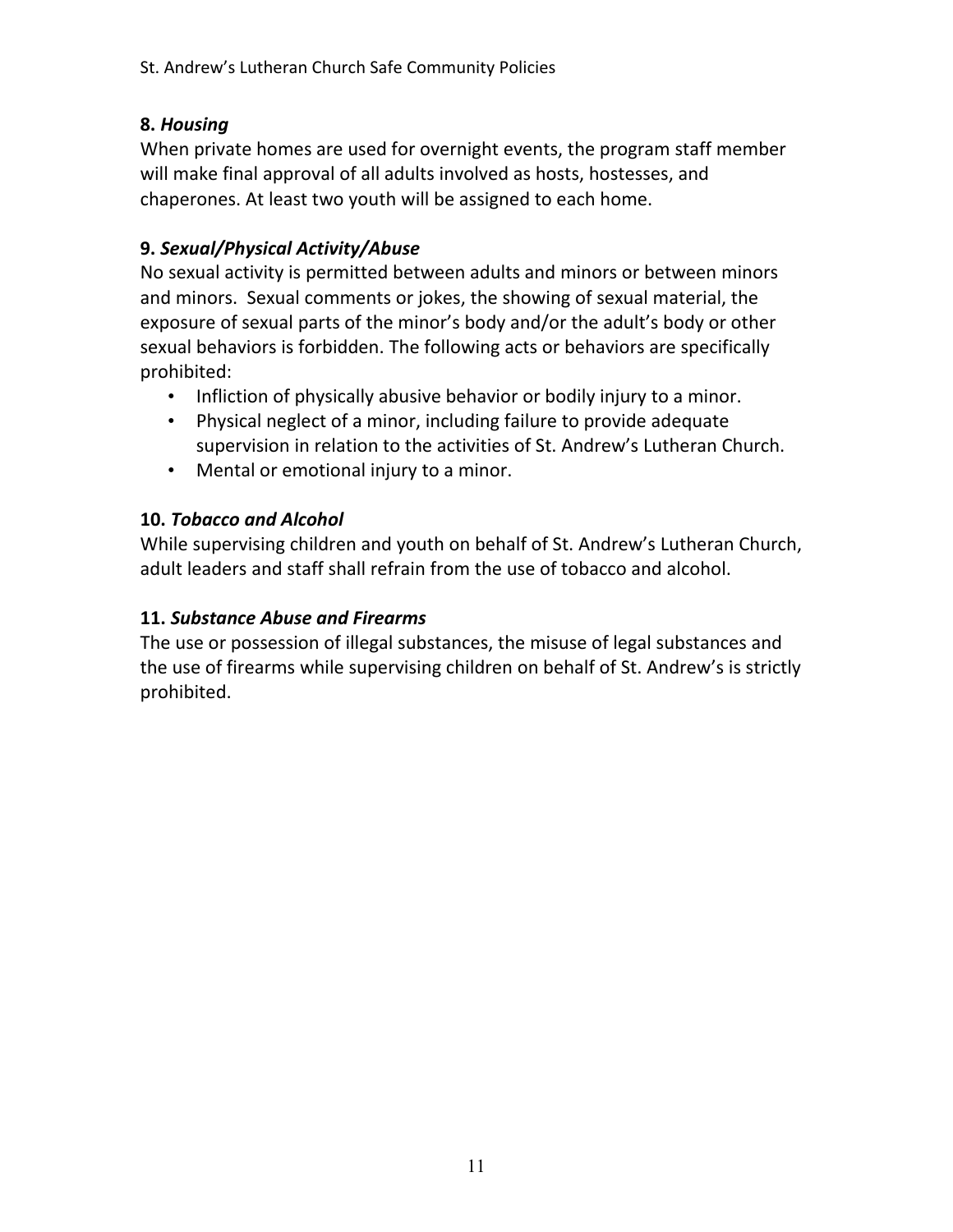# **SAFE COMMUNITY PROGRAM Understanding and Reporting Suspected Abuse St. Andrew's Lutheran Church**

### *Understanding Child Abuse*

There are four types of child abuse, as follows:

- 1. Physical abuse is the deliberate physical injuring of a child.
- 2. Sexual abuse is any sexual activity with a child. The abuser may be an adult, an adolescent, or another child, provided the abuser is four years older than the victim. Child sexual abuse may be violent or non-violent. All child sexual abuse is an exploitation of a child's vulnerability and powerlessness in which the abuser is fully responsible for the action.
- 3. Emotional abuse is maltreatment which causes low self-esteem in a child, undue fear or anxiety, or other damage to a child's well-being caused by such acts as angry fault finding, humiliating and belittling a child for mistakes or failures, and deliberate inattention to a child's emotional needs.
- 4. Neglect is not providing food, clothing, shelter, health care, psychological nurturing, education, supervision, or other basic necessities.

### *Reporting Suspected Abuse*

According to California's Child Abuse and Neglect Reporting Act, only specially trained individuals, including "child care custodians," are required to report suspected child abuse. Because volunteers are not childcare custodians as defined in the Child Abuse and Neglect Reporting Act, volunteers are not mandated reporters.

However, any individual who has reason to suspect abuse, or is aware of a potentially unsafe condition that could lead to abuse, should immediately report that information to the leader of the program in which the child participates, or to one of the pastors. If the concern is with the leader or pastor, the concern should be brought to that leader's supervisor, or to the Congregation President. The individual may be asked to complete a written report describing the basis for his or her concern.

In addition, anyone may report suspected abuse to Child Protective Services. Non-accusatory reports (reports that identify the victim of abuse or neglect whether or not the person responsible for the abuse or neglect is known) may be made to the local or state law enforcement agency by calling 911 or Child Protective Services.